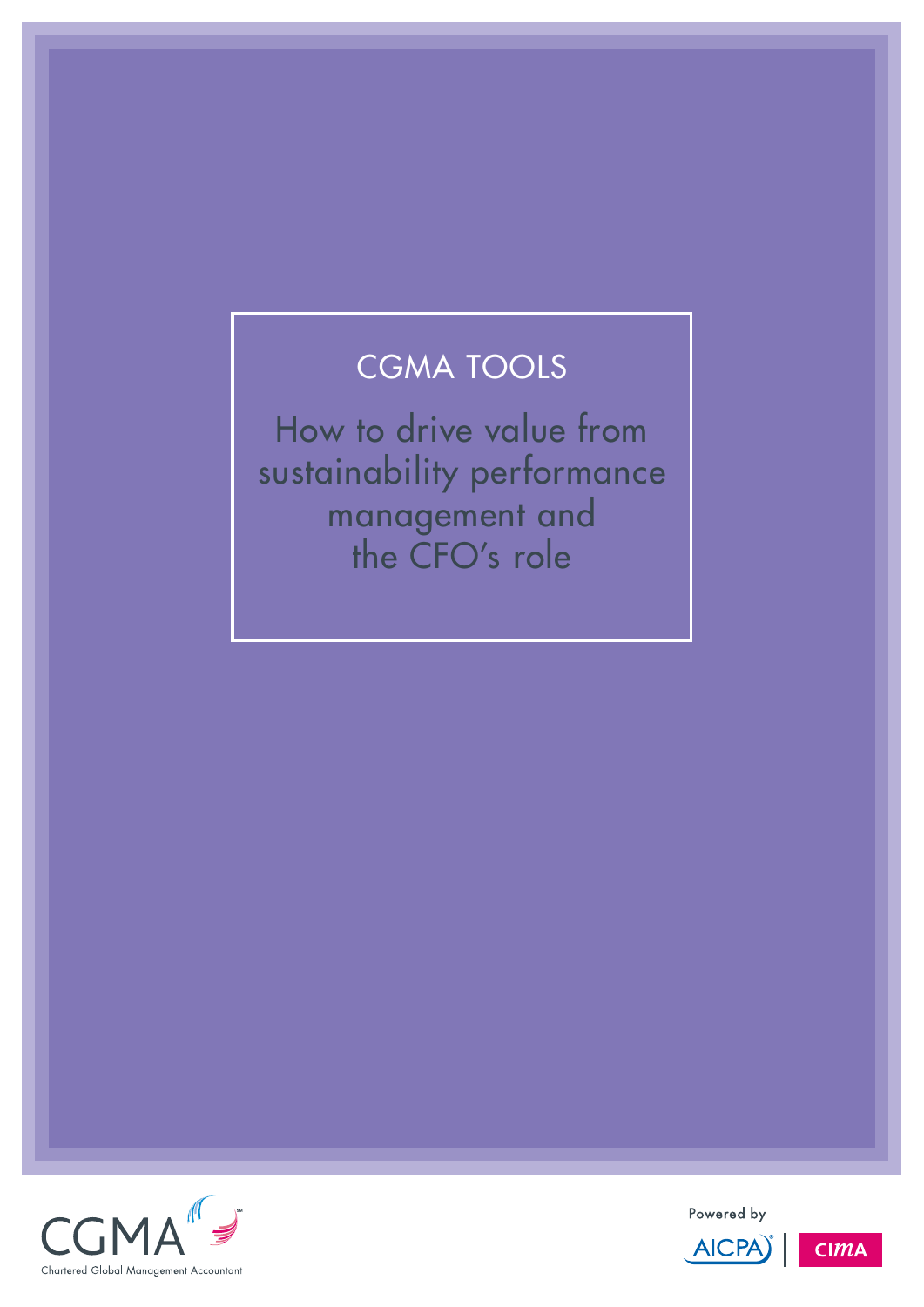## INTRODUCTION

This guide is intended to assist Chief Financial Officers, and their finance teams, to define their role in managing the sustainability performance of their organisations. It is based on a report produced by CIMA in association with Accenture: *[Sustainability](http://www.cimaglobal.com/CFOsustainability)  [Performance Management: How CFOs can unlock value](http://www.cimaglobal.com/CFOsustainability)*, 2011.

Sustainability performance management (SPM) creates a system that ensures an organisation is sustainably managed and reaps the maximum business benefits from its sustainability efforts.

Sustainability merits the same robust performance management as financial performance does, so the CFO is in the best position and has the requisite technical skills to improve SPM and ensure it is better integrated with the strategic performance management of the organisation.

This tool outlines five key steps which users should take to set sustainability goals, to measure progress against those goals, and to ensure those metrics are integrated into business planning and reporting.

The tool is intended for organisations and individuals who have already accepted that:

- sustainability can create value
- sustainability can help preserve value in the long term for stakeholders and shareholders
- • organisations need to discover, measure and maximise that value
- • organisations need to manage their sustainability performance.

CFOs can use this tool to help define their role in SPM and to guide the resourcing of their finance functions. The tool can also be a catalyst for discussions about key issues between finance and the rest of the organisation and other stakeholders.

The approach taken by this tool is not tied to any specific regulatory requirements, and is intended to be sufficiently generic to be applicable to a wide range of organisations.

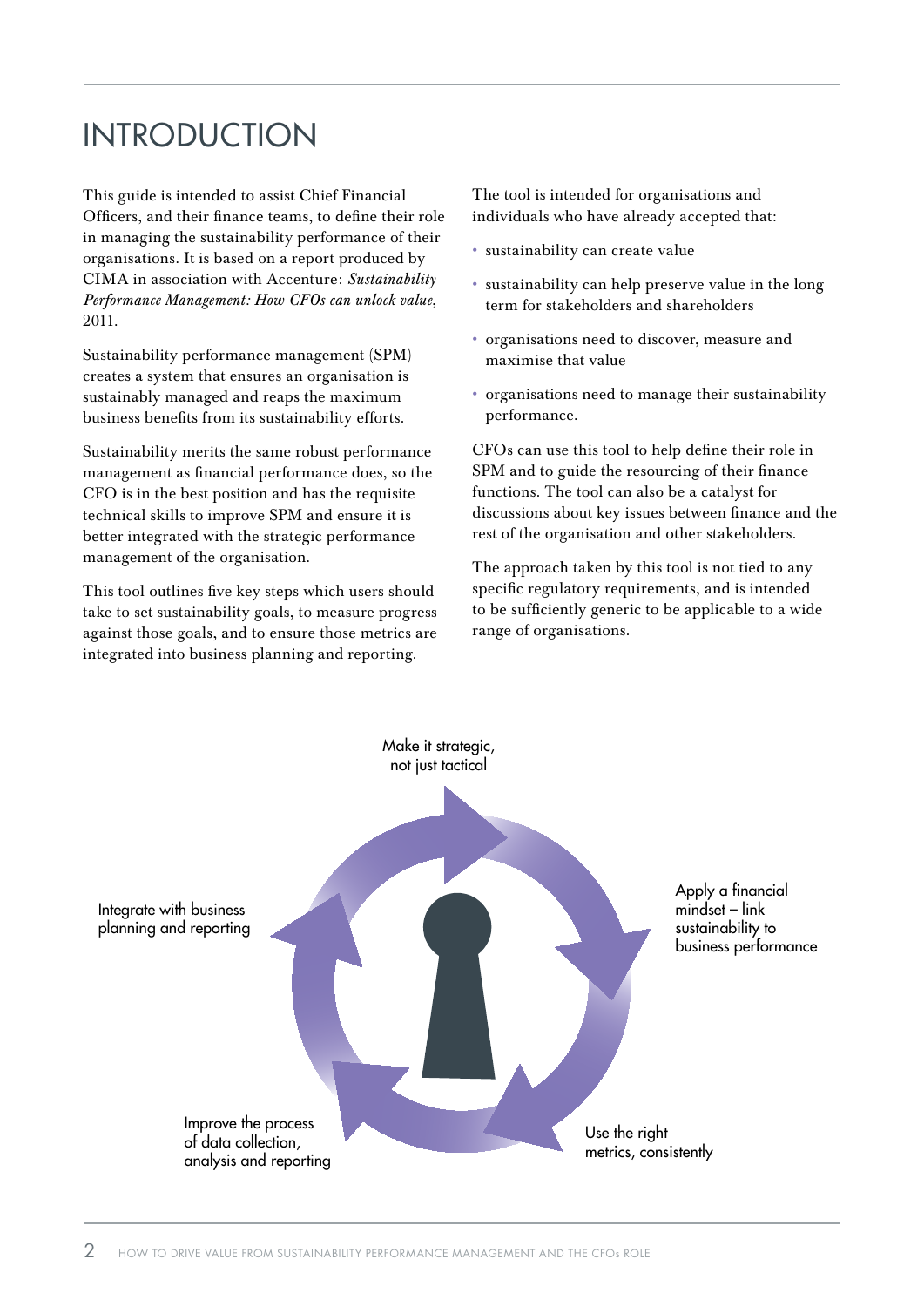#### 1. Make SPM strategic, not just tactical

Critically consider your organisation's SPM practices, and how you can make SPM strategic.

Have your sustainability strategies been developed in a similarly robust manner as your other business strategies? Or have they arisen piecemeal, perhaps in response to ad hoc demands from stakeholders to report on diversity or  $\mathrm{CO}_2$  emissions etc?

SPM can be considered genuinely strategic if:

- • Good quality data on sustainability issues are collected and analysed to generate relevant insights, which are incorporated into decision making at all levels.
- • Sustainability activities are aligned with key business drivers and processes.
- • Managers understand how sustainability issues performance, risks, limited resources – influence business performance.
- • Sustainability is embedded throughout the organisation, so that performance against sustainable issues is reported and managed as effectively as is performance against other business critical issues.

#### 2. Link sustainability to business performance

Think about what might inhibit decision makers from considering sustainability when reaching decisions within your organisation.

Providing that your organisation has collectively accepted that sustainability can create value<sup>1</sup>, the obstacles are likely to be measurement issues, such as:

- • Managers' belief that it is difficult to quantify the effect of sustainability factors on financial performance.
- • Difficulties measuring the impact of sustainability initiatives on shareholder value.
- • Perception that investors seldom incorporate sustainability risks, or resource constraints into their valuation models.

Organisations might accept in theory that sustainability contributes to revenue generation, cost control, risk management and long-term value creation; but individuals may need to see the impact on their business unit performance before they genuinely commit to incorporating sustainability into their day to day decision making. Finance has a role as a catalyst in this process.

Consider how your finance function can provide reassurance and proof that sustainability performance can be measured and monitored; and how you can encourage managers and the board to explicitly and consistently take sustainability issues into account in strategic and operational decisions.

#### 3. Use the right metrics, consistently

Evaluate the metrics which your organisation is currently using to measure and report sustainability performance.

- • Do these adequately explain where and how sustainability is making a difference to business performance? Are the measures the appropriate ones to help effective decision making?
- • Does the number of measures impose an information burden on the organisation? Individuals or teams can effectively monitor and be held accountable for only seven or eight measures.
- • Consider the obligatory performance measures to satisfy regulations, customer or other stakeholder demands, or sustainability frameworks such as the Global Reporting Initiative or the Global Environmental Management Initiative. Are you aware of all these measures? Accenture research suggests that one fifth of those making decisions relating to SPM are not aware of what basis their organisation reports sustainability data on.<sup>2</sup>
- • Is there potential to use these measures to report both internally and externally; without compromising the information needed to make decisions? This would avoid creating different frameworks and collecting parallel sets of data for different purposes.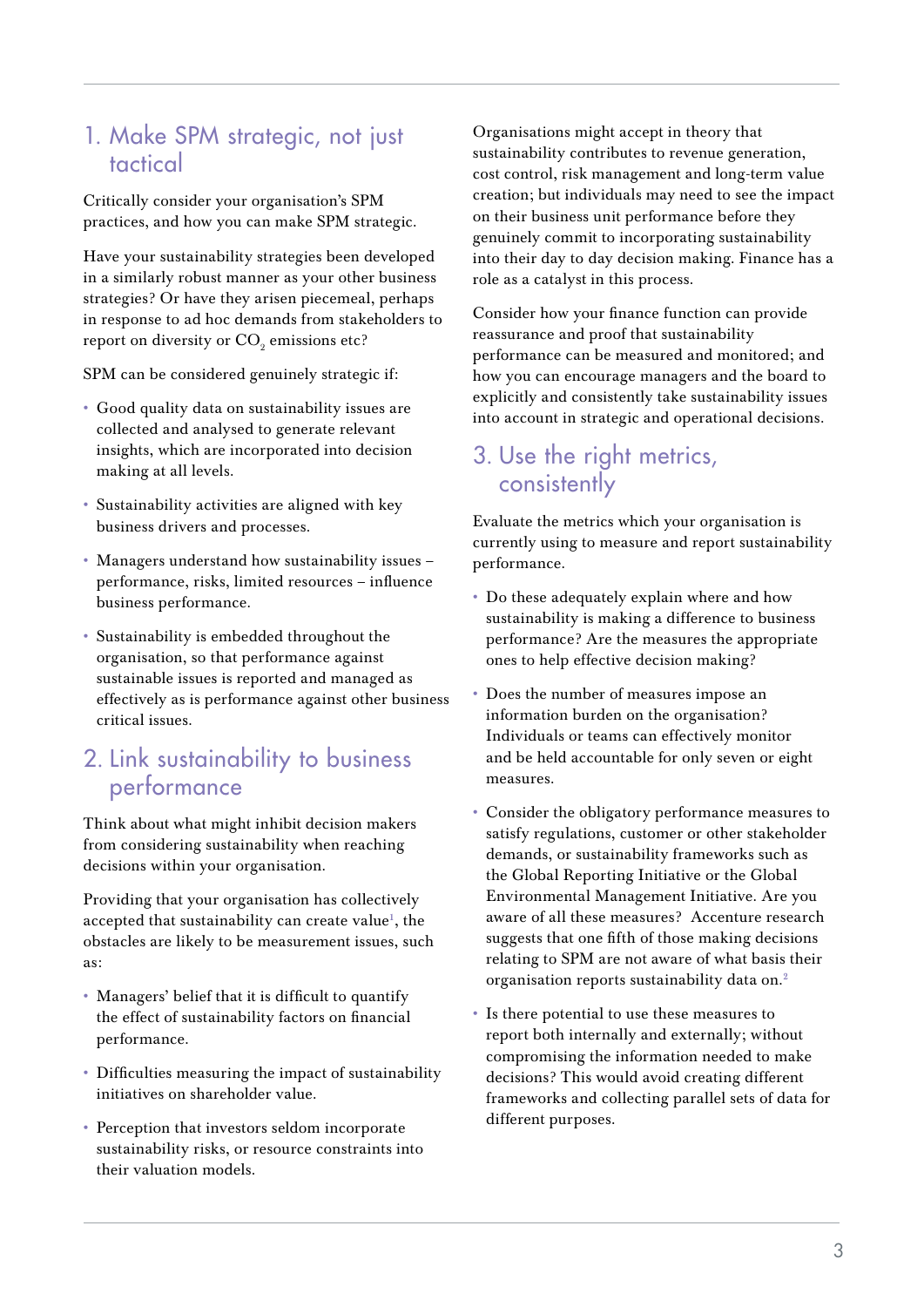#### 4. Develop robust systems and processes for SPM

Consider how the SPM information is collected, analysed and presented within your organisation.

Accenture's research suggests that organisations typically use Excel spreadsheets to collect and analyse sustainability data. This suggests that sustainability reporting systems have not been integrated, but have been created alongside pre-existing operational or financial reporting systems; and that such organisations are missing the analytical functionality offered by more sophisticated reporting software. If spreadsheets are used, are the same good practices used for these spreadsheets as would be expected for the financial spreadsheets created by your finance function?

Has the collection of SPM data been made as easy as possible within your organisation? Do front line staff who provide sustainability data see this task as an additional extra burden to the normal operational and financial reporting? There is a risk that the data will not be collected carefully and in a timely manner, which means it becomes less frequently used for decision making, and might reinforce negative attitudes amongst managers about the relevance of sustainability information.

If the sustainability reporting system is separate from other reporting systems, how does it interface with those systems? How is sustainability information connected to the core decision making process? As a result of ad hoc requests, or as part of a systematic process?

How is qualitative sustainability information captured and kept? Is it recognised and retrievable? Has it been analysed to generate insights into opportunities and risks?

Does your SPM system meets basic requirements which are to:

- • monitor and report on sustainability performance
- • set sustainability goals and objectives
- • manage risks associated with sustainability
- • reduce the time and costs of collecting and analysing data
- • produce timely and decision relevant reports which can be customised to stakeholder needs (including disclosures required by external frameworks).

### 5. Integrate SPM with business planning and reporting

Review the sustainability reporting and analytics solutions in the market; giving special consideration to solutions from your existing business system providers.

These may represent the simplest way to ensure that your sustainability performance management system will be integrated into existing business systems, thus aligning sustainability issues with financial and operational performance. Buying a proven solution minimises risk; should ensure that the application is easy to use; and that user documentation and training are already available.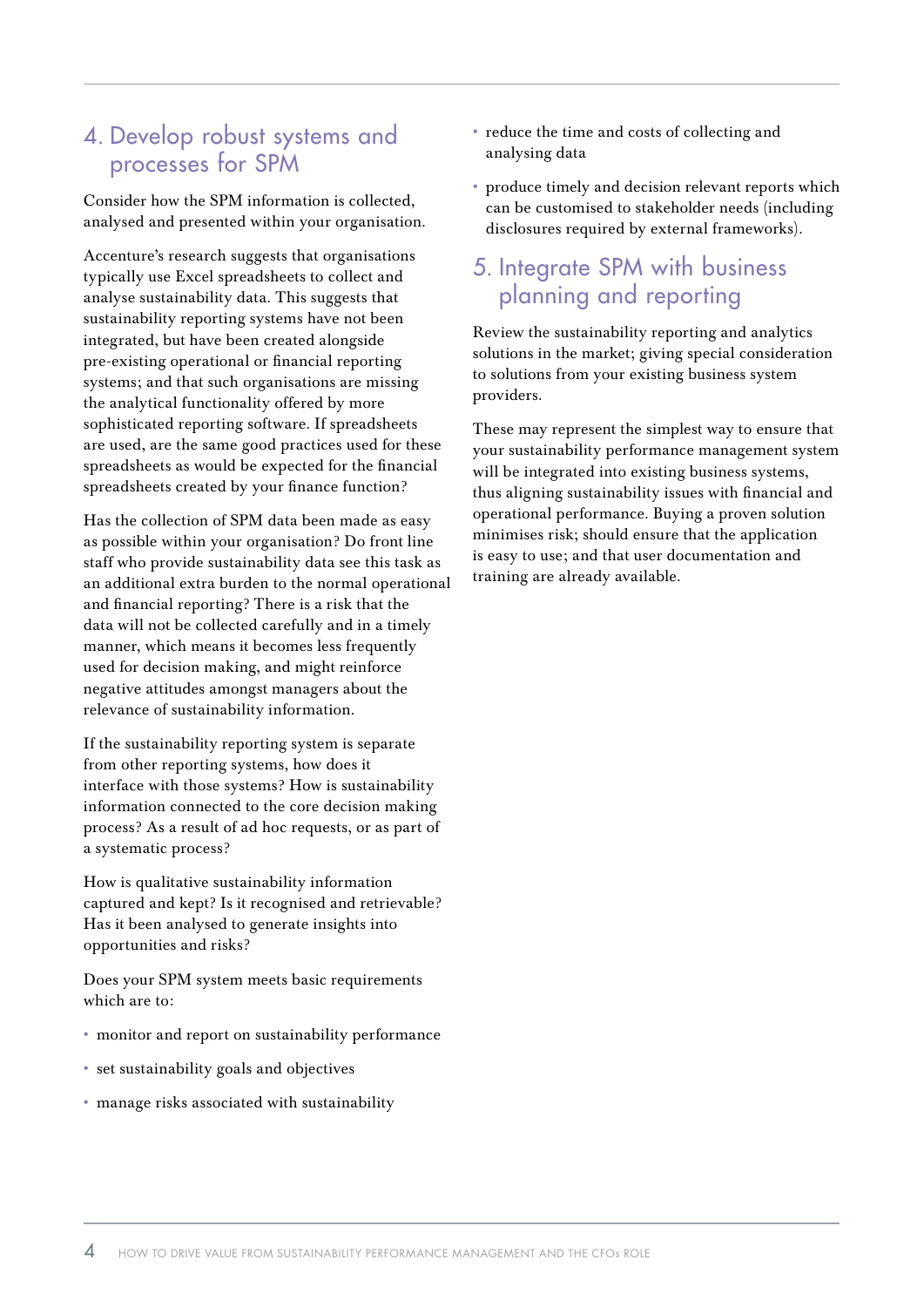## Footnotes

- <sup>1</sup> See introduction
- <sup>2</sup> *[Sustainability Performance Management: How CFOs can unlock value](http://www.cimaglobal.com/CFOsustainability)*, CIMA/Accenture 2011, www.cimaglobal.com/CFOsustainability

Two of the world's most prestigious accounting bodies, AICPA and CIMA, have formed a joint venture to establish the Chartered Global Management Accountant (CGMA) designation to elevate the profession of management accounting. The designation recognises the most talented and committed management accountants with the discipline and skill to drive strong business performance.

©2012, Chartered Institute of Management Accountants. All rights reserved.

Distribution of this material via the internet does not constitute consent to the redistribution of it in any form. No part of this material may be otherwise reproduced, stored in third party platforms and databases, or transmitted in any form or by any printed, electronic, mechanical, digital or other means without the written permission of the owner of the copyright as set forth above. For information about the procedure for requesting permission to reuse this content please email copyright@CGMA.org

The information and any opinions expressed in this material do not represent official pronouncements of or on behalf of AICPA, CIMA, the CGMA designation or the Association of International

Certified Professional Accountants. This material is offered with the understanding that it does not constitute legal, accounting, or other professional services or advice. If legal advice or other expert assistance is required, the services of a competent professional should be sought. The information contained herein is provided to assist the reader in developing a general understanding of the topics discussed but no attempt has been made to cover the subjects or issues exhaustively. While every attempt to verify the timeliness and accuracy of the information herein as of the date of issuance has been made, no guarantee is or can be given regarding the applicability of the information found within to any given set of facts and circumstances.